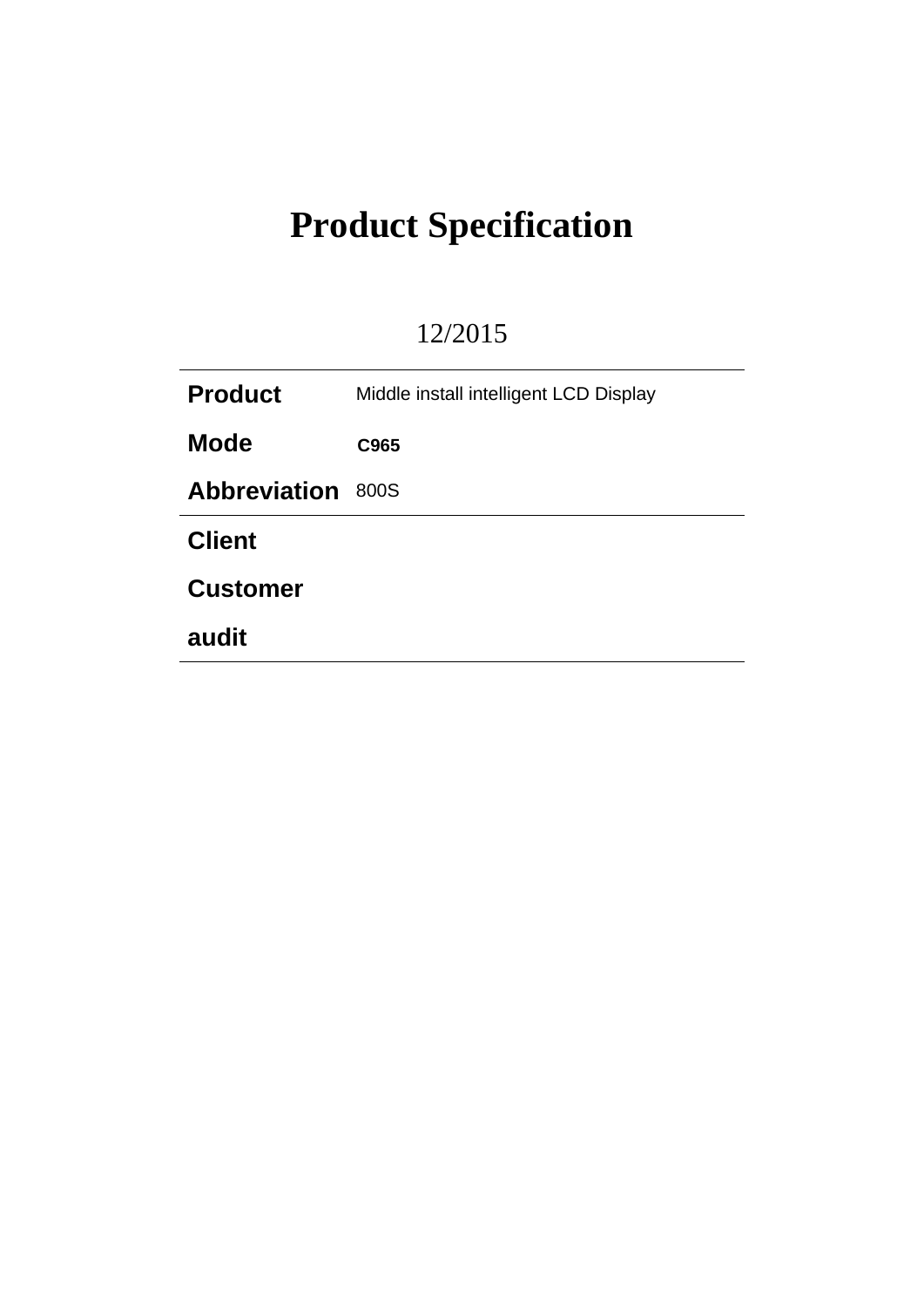### **1 Product Name**

- **1.1** The Middle install intelligent LCD Display
- **1.2** Model:APT12LCD800S

### **2 Suppliers**

### **3 Electrical Parameters**

- $\div$  24V/36V battery supply
- $\Diamond$  Rated operating current : 10mA
- $\lozenge$  Max operating current : 30mA
- $\div$  Off leakage current < 1uA
- $\lozenge$  Max output current to controller : 50mA
- Operating temperature : -30~70℃
- Storage temperature : -40~70℃

### **4 Dimensions & Material**

- **4.1** Product shell is ABS, transparent window is made with high strength Acrylic, the stiffness equals the tempered glass.
- **4.2** Dimensions : host/L90mm\*W54mm\*H13.3mm

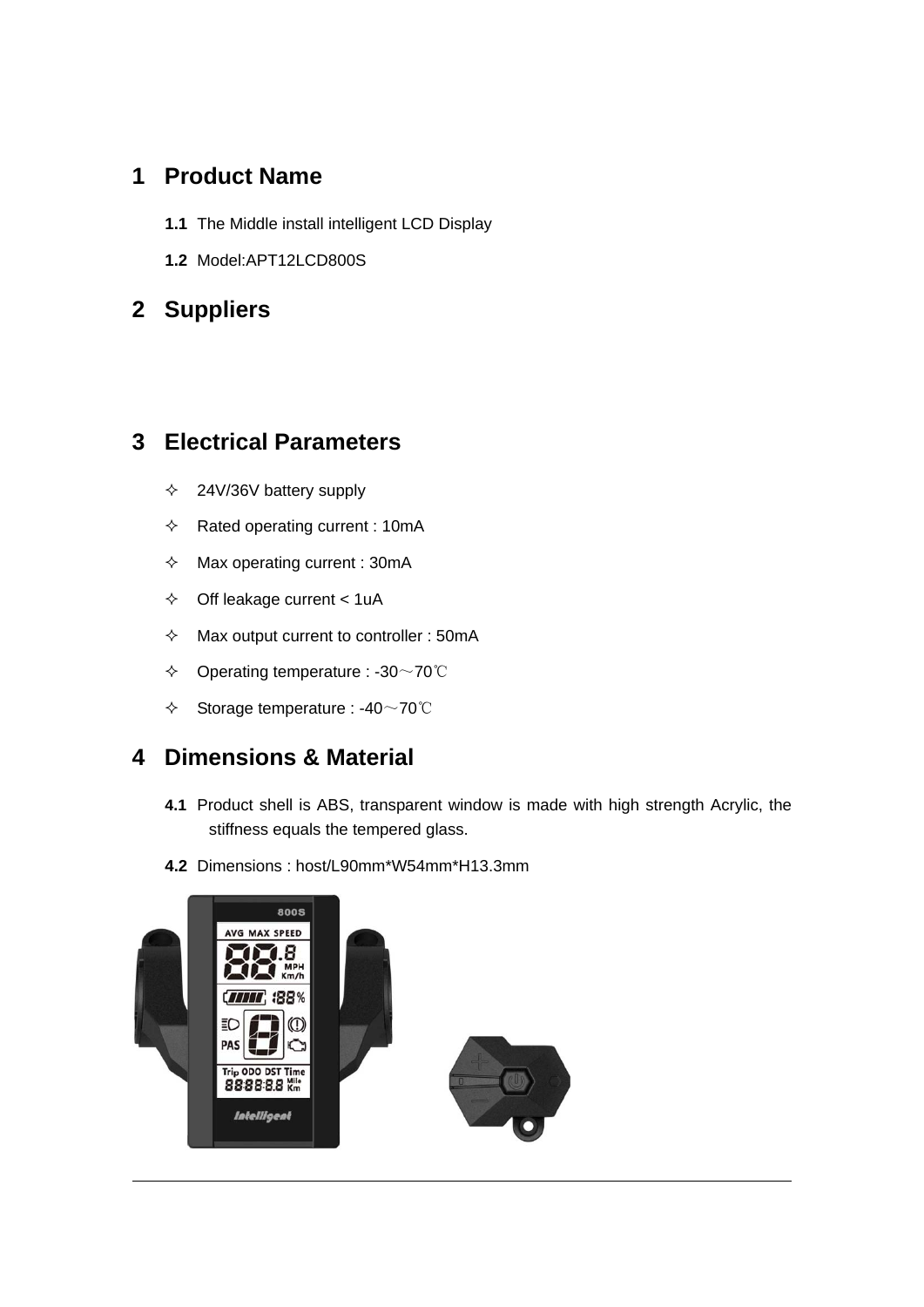

### **5 Features**

- $\div$  Suitable for low temperature, Max -30℃.
- $\Diamond$  Ergonomic external button design, easy to operate.
- **Speed display :** AVG SPEED, MAX SPEED, SPEED(Real-time).
- **Kilometer / Mile :** Can be set according to customers' habits.
- **Smart battery indicator :** Provide a reliable battery indicator, it will not fluctuate with the motor on/off.
- **The brightness of the backlight adjustable :** 5-sections
- **9-level Assit :** 3-level/5-level/6-level/9-level... optional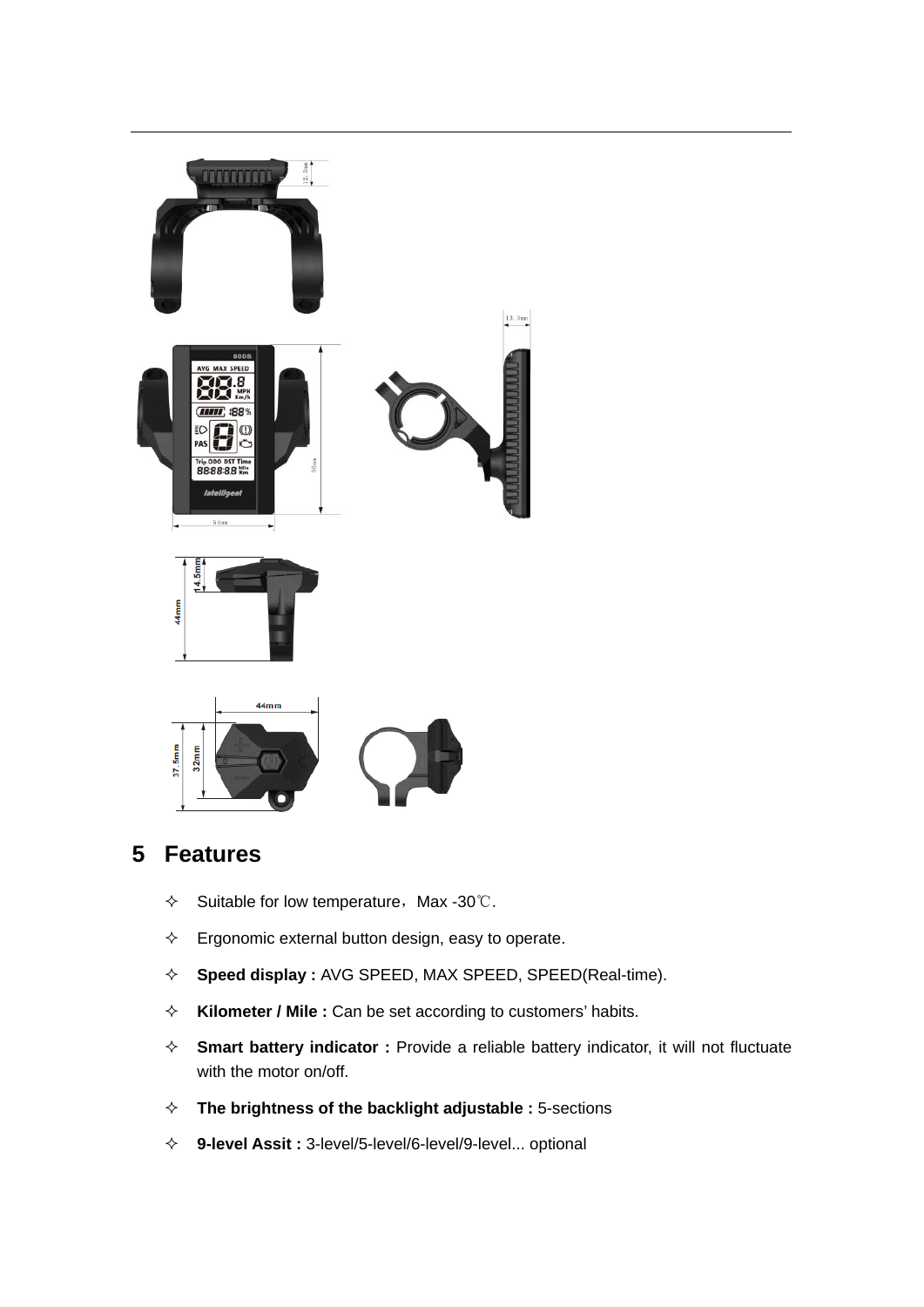- **Mileage indicator :** Odometer/Trip distance/ Riding time/Power
- **Power indicator :** Real-time battery power indication
- **Error code indicator**
- **Parameter settings :** Multiple parameter can be set through computer USB port, including Assist level / Wheel diameter / Voltage / Speed limit…

### **6 LCD instructions**

The figure of LCD display see below:



### **7 Functional Description**



#### **7.1 Power On/Off**

Press and hold Power button for 1 second can turn on/off the display. The Display can automatically shut down when there is no operate & ride for X minutes (X could be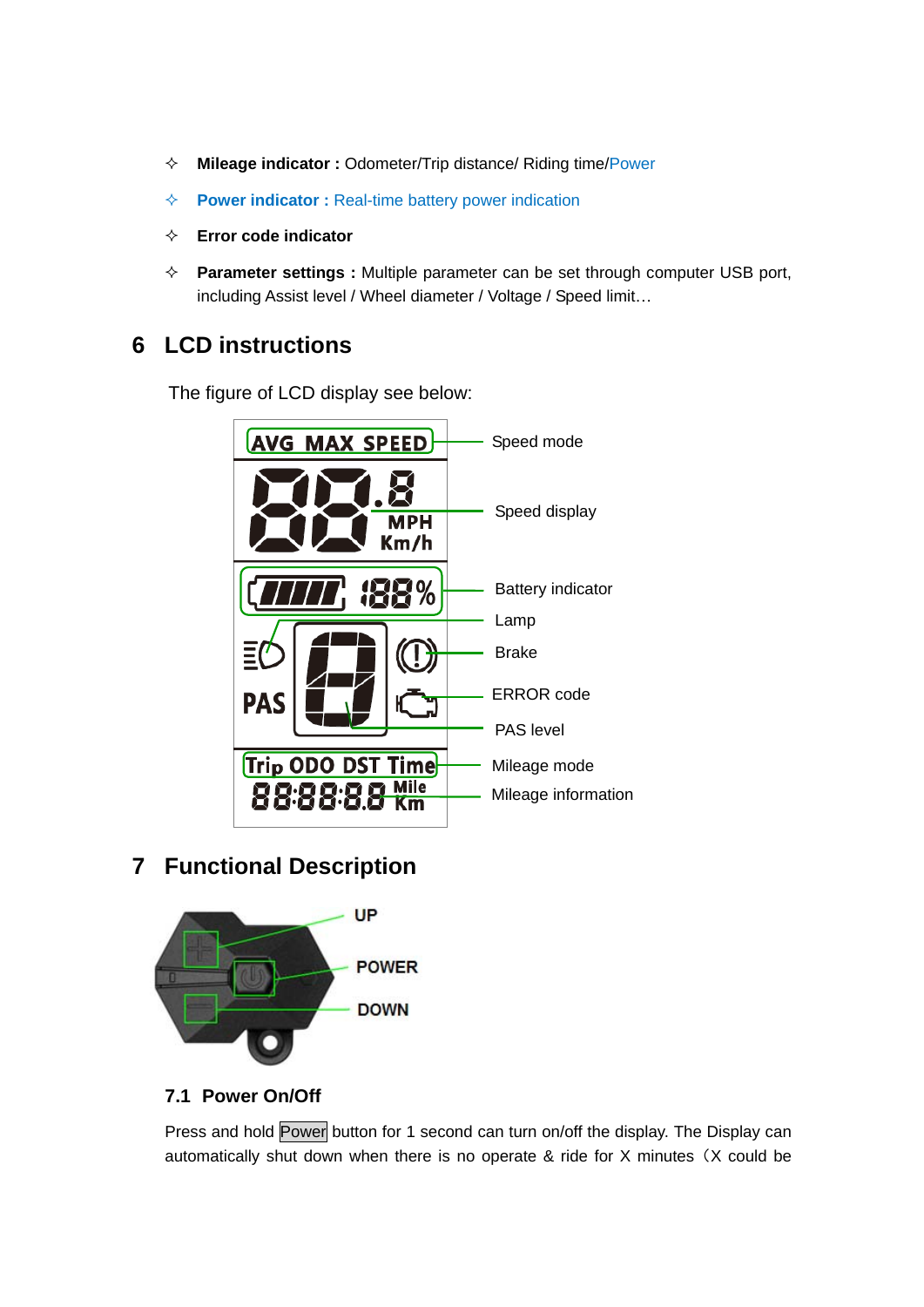$0 - 9$ .

#### **7.2 Assist level operating**

Short press UP/DOWN button can change the assist level. Top assist level is 9, 0 for neutral. Level quantities can be adjusted according to the customer requirements.



Assist operating

#### **7.3 Speed mode switch& Mileage mode switch**

Short press POWER button can change the speed mode& the mileage mode, **Speed**->**AVG Speed**->**MAX Speed**->Trip->ODO-> Time->Power.



Speed mode switch& Mileage mode switch

**\*If there is no operation for 5 seconds, display will return Speed (Real-Time) display automatically.** 

#### **7.4 Headlight/backlight On/Off**

Press and hold UP button for 1 second can turn on/off the headlight/backlight.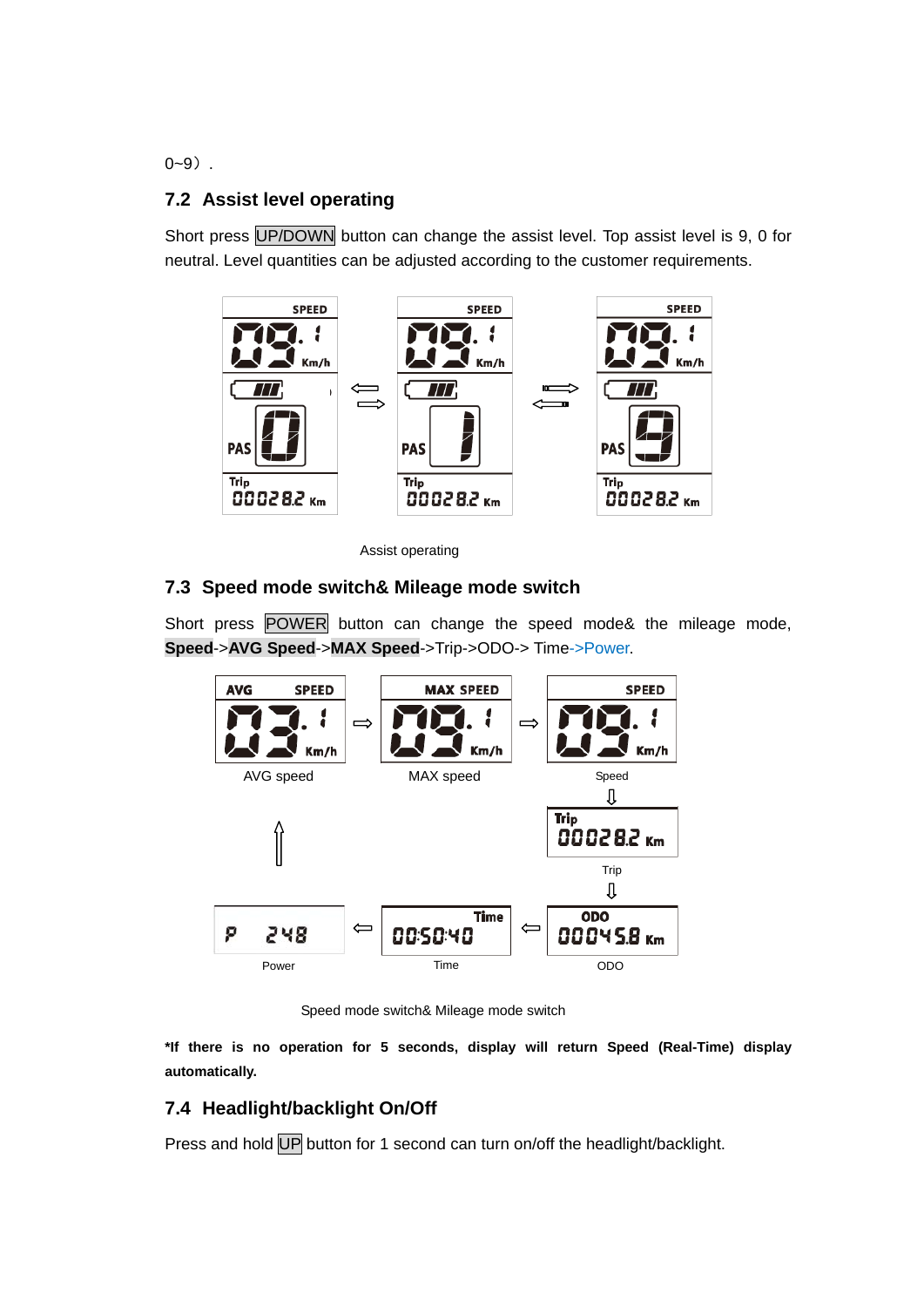The motor does not work when the battery voltage is low, Display still can keep the headlight on for a while when E-bike is in riding.



#### **7.5 6km walk**

Press and hold DOWN button for 1 second can get into walk mode, out of the mode when release the button.



#### **7.6 Data cleanup**

Press and hold UP & DOWN buttons together for 1 second can reset several temporary data, temporary data include **AVG Speed / MAX Speed / Trip / Time**.

### **8 Parameter setting**

Double press POWER button (press interval less than 0.3 second) can get into parameter setting state, the parameter twinkles. Short press UP/DOWN buttons to change the parameter value, short press POWER button can switch to the next parameter. Double press POWER button (press interval less than 0.3 second) can quit from the parameter setting state. The meter will automatically quit the parameter setting state when there is no operation for 10 seconds.

The order of parameters is as follows.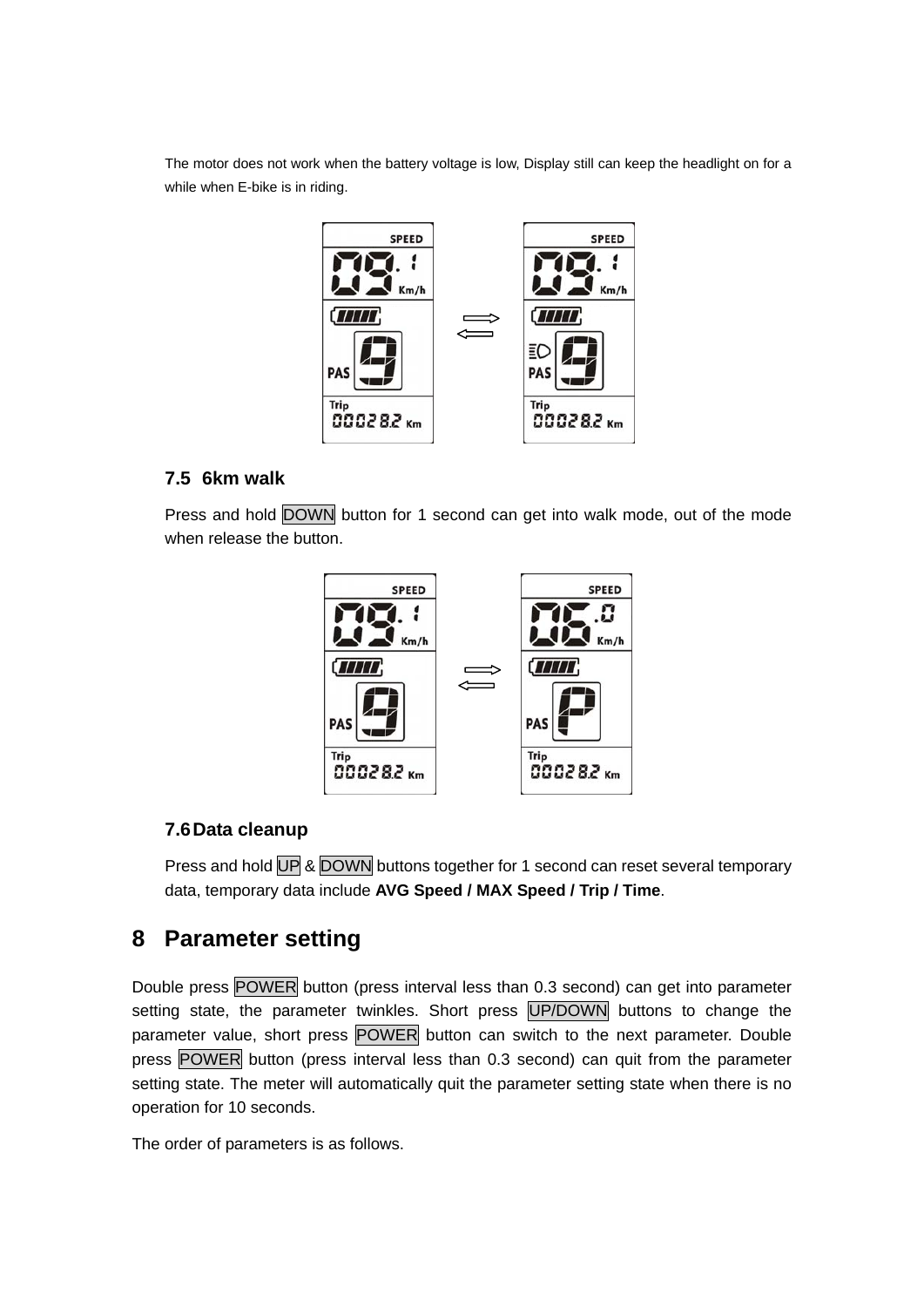

**8.1 Kilometer / Mile** : The location of speed displays symbol S7, press UP/DOWN button rotate display the symbol **km/h / MPH** (**Km** / **Mile**)



**8.2** .**Backlight brightness** : The location of speed displays symbol **bL1**, press UP/DOWN button display symbol **1~5** to change the brightness of the backlight.



**8.3 Auto off time** : The location of speed displays symbol **OFF**, press UP/DOWN button to change the value from**1** to **9**, the number represent delay time (minutes) before display shutdown automatically, default value is 5 minutes.

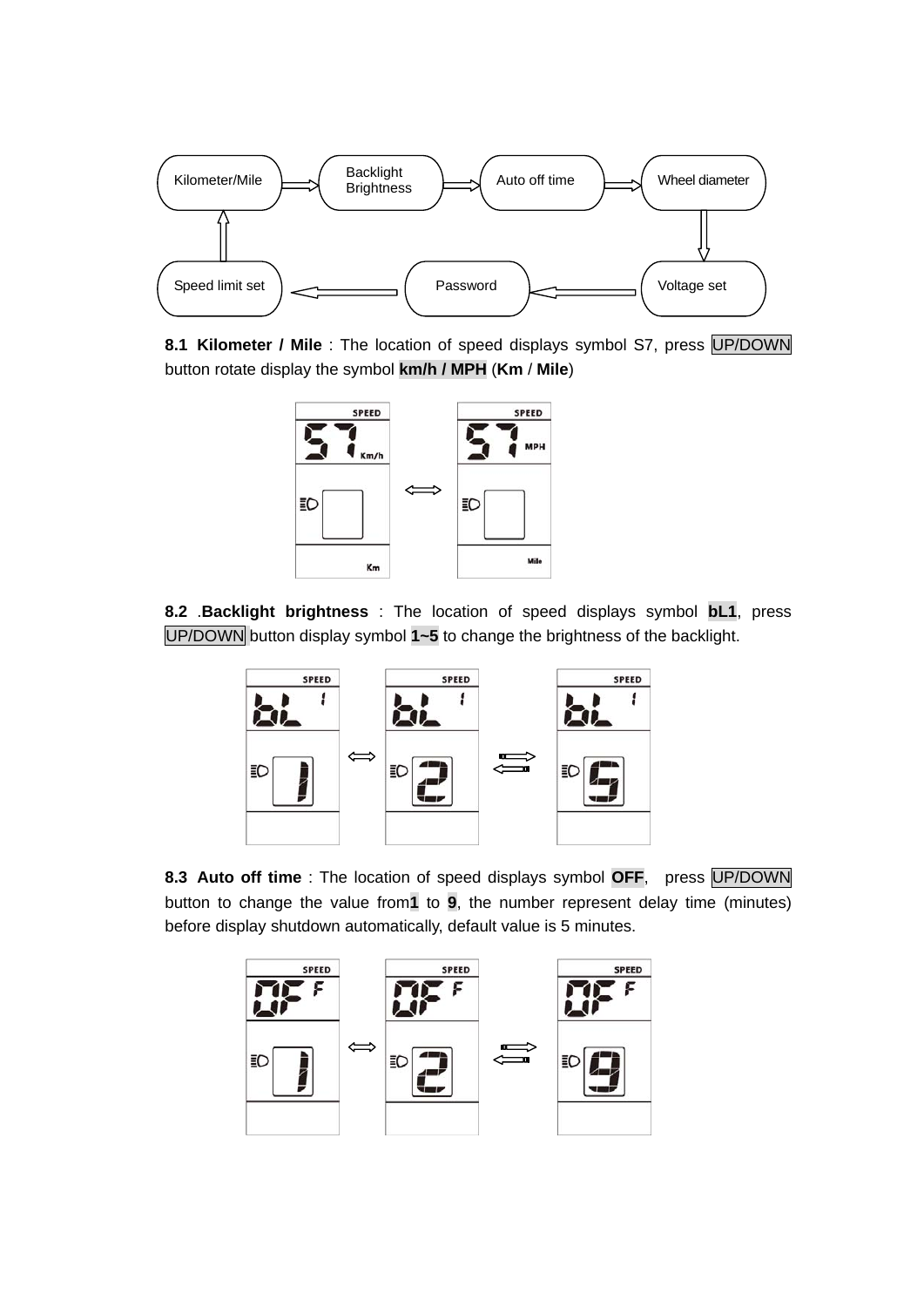**8.4 Wheel diameter** : The location of speed displays symbol **Wd**, press UP/DOWN button rotate display the symbol **16/18/20/22/24/26/700C/28/29**, value represents the diameter of the wheel (inch). Wrong value for wheel diameter will cause speed&mileage abnormal.



**8.5** .**Voltage set** : The location of speed displays symbol **bU0**, press UP/DOWN button rotate display the symbol **24V/36V/UbE, UbE** means user-defined voltage setting, this parameter can be set through computer.



**8.6 Password/Speed limit set** : The location of speeds displays symbol **PSd**, require to input passwords, press UP/DOWN buttons to change the password value (0~9), short press POWER button to switch the password item, password is 4 digits, the default password is "**1919**". Press POWER button when password adjustment is completed. Display will return to the **Voltage set** item if the password is incorrect. Correct password will enter the **Speed limit set** item.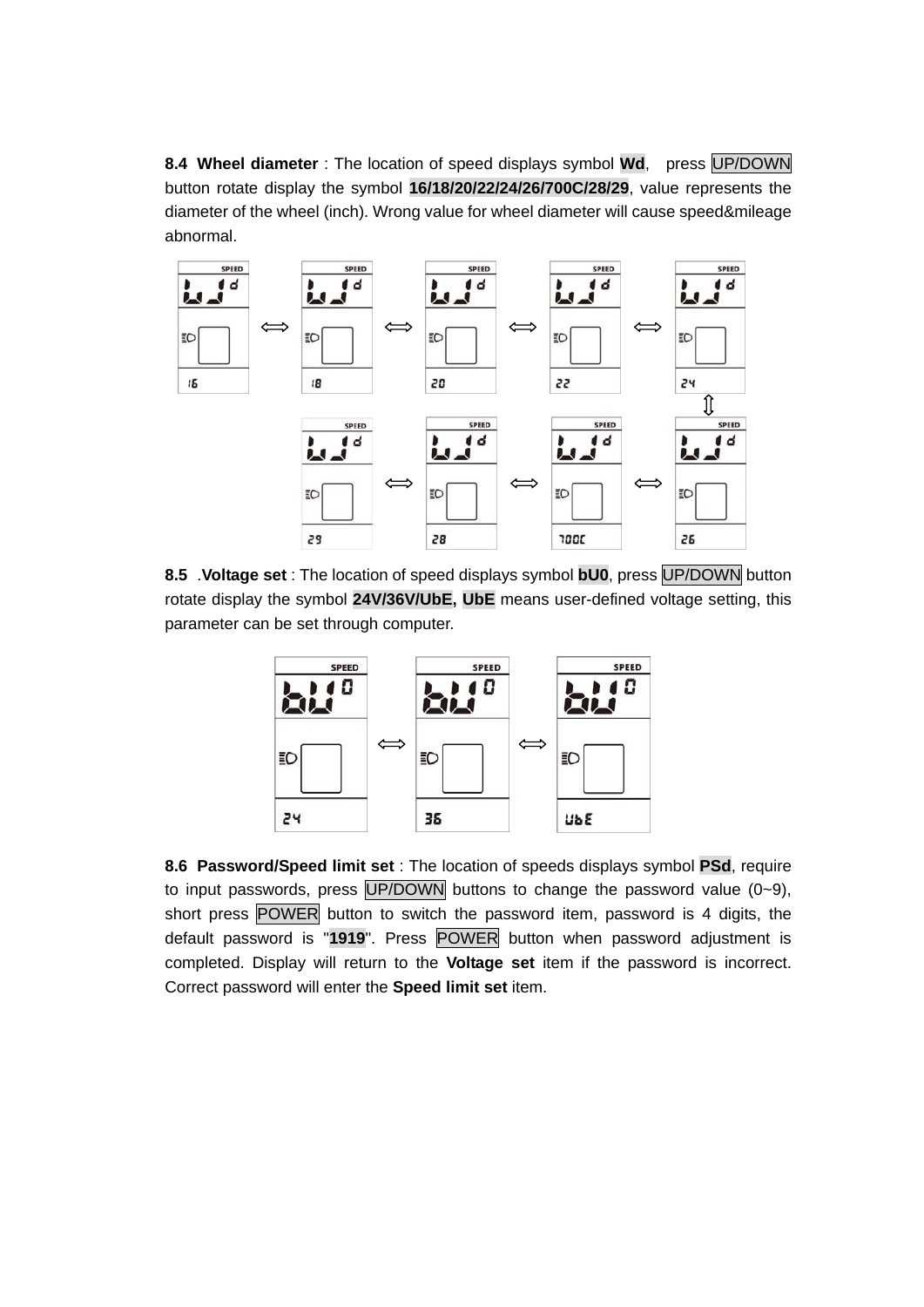

**8.7 Speed limit set** : The location of speed displays symbol **SPL**, the location of mileage displays speed limit value, the default value is **25km/h**. Press UP/DOWN buttons to modify the value, the value can be set from 10 to 45km/h. Press POWER button to confirm when you finish the adjustment.



**The maximum speed is restrict by the motor and controller, probably couldn't reach the setting value.** 

**8.8 MAX Current Limit:** The location of speed displays symbol CUL, the location of mileage displays current limit value, the default value is 15A. Press UP/DOWN button to modify **the** value. When setting finished, short press POWER to enter next setting.

**The max current is restrict by motor and controller, probably couldn't reach the setting value.** 



**8.9 Magnetic pole number of speed sensor** : The location of speed display symbol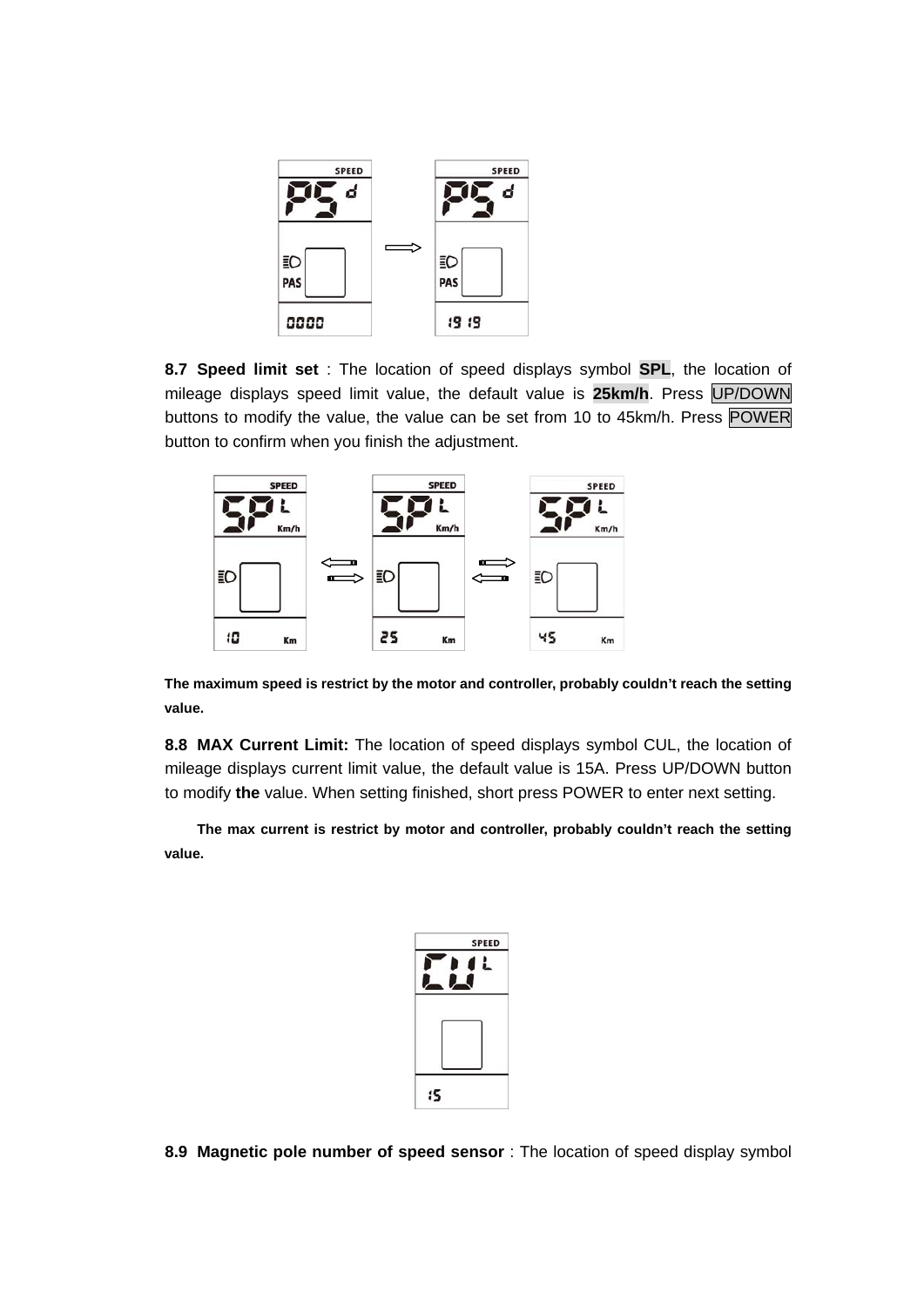HAL, the location of mileage display magnetic pole number, press UP/DOWN buttons to modify the value. When setting finished, short press POWER to enter next setting. Mismatch of this parameter will cause speed calculation error.



**8.10 Magnetic pole number of Disk (pedal position)** : The location of speed displays symbol ASS, the location of mileage displays magnetic pole number, the default value is 12. Press UP/DOWN buttons can modify the value from 0-15.



**8.11 Throttle function setting – walking mode** : The location of speed displays symbol Hd6, press UP/DOWN can change the parameter from 0 - 1, it change the throttle's action, 1 mean walking mode(6km/h), 0 means max speed.



**8.12 Throttle speed level setting** : This parameter is active when Hd6 was set to '0', Displays show symbol HdP on speed position, press UP/DOWN can change the parameter from  $0 - 1$ , '0' means reach max speed, '1' means speed limit was restricted according to assist level.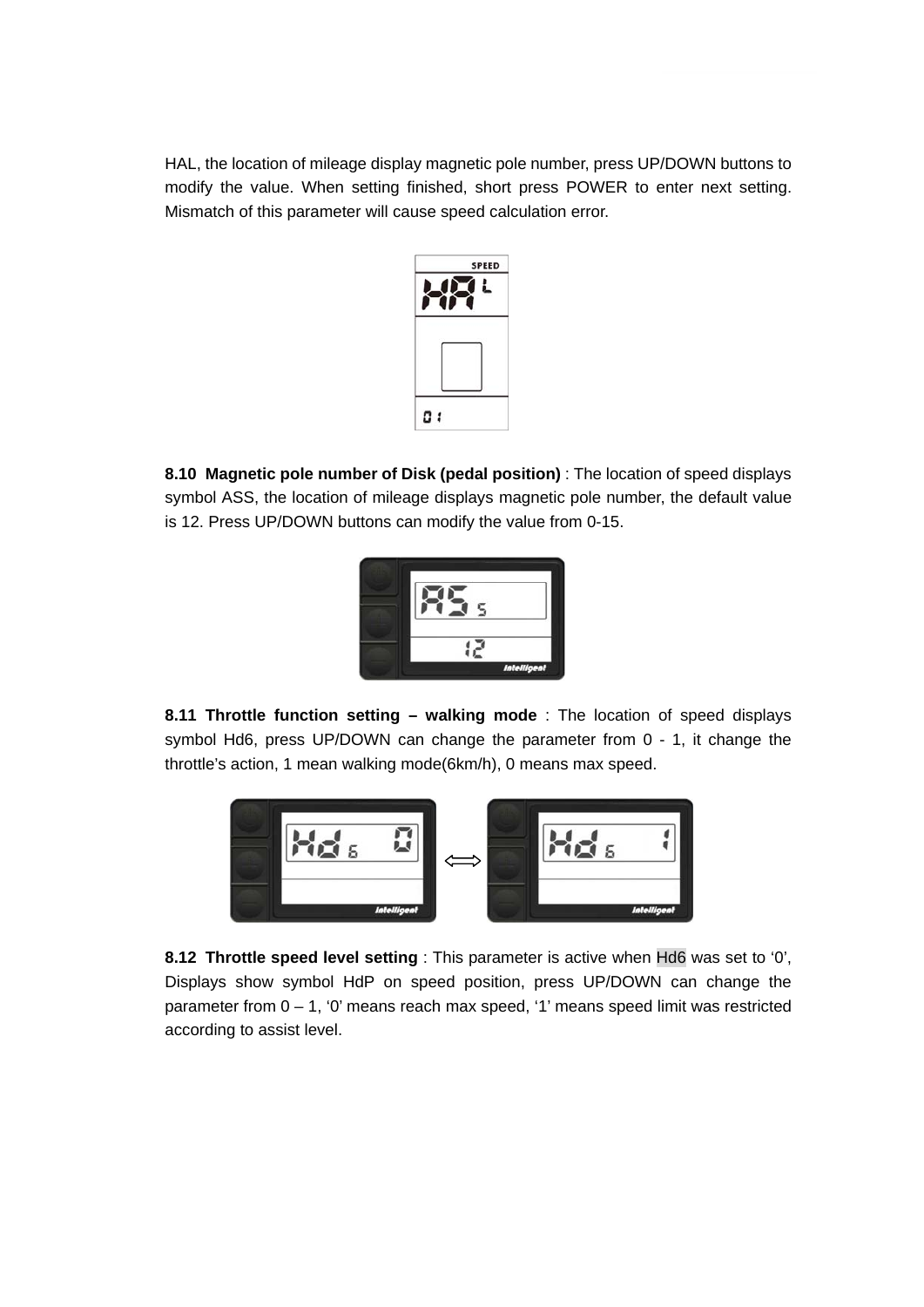

**8.13 Assist level setting** : The location of speed displays symbol PAS, the location of mileage displays assist range, press UP/DOWN button to change the value from 0-3 /0-5/0-9/UbE, UbE means factory setting, it means number of assist level.



### **1 Error Code define**

800S can give warning message when E-bike exist error, LCD display icon and the error code in speed position, error code is from 01 E~07 E, the definition see the table below.

| <b>Error Code</b> | <b>Error description</b>   | Handle                                                |  |
|-------------------|----------------------------|-------------------------------------------------------|--|
| 01E               | <b>Communication Error</b> | Check the cable connection                            |  |
| 02E               | Controller protection      | Check three-phase power line.                         |  |
| 03E               | three-phase power error    | Check three-phase power line connection               |  |
| 04E               | <b>Battery low</b>         | Charge the battery                                    |  |
| 05E               | Brake error                | Check the brake connection.                           |  |
| 06E               | Throttle error             | Check turn to connect.                                |  |
| 07E               | Hall error                 | Check the hall connection                             |  |
| 08-99E            | Reserved                   | Please contact the manufacturer for error definitions |  |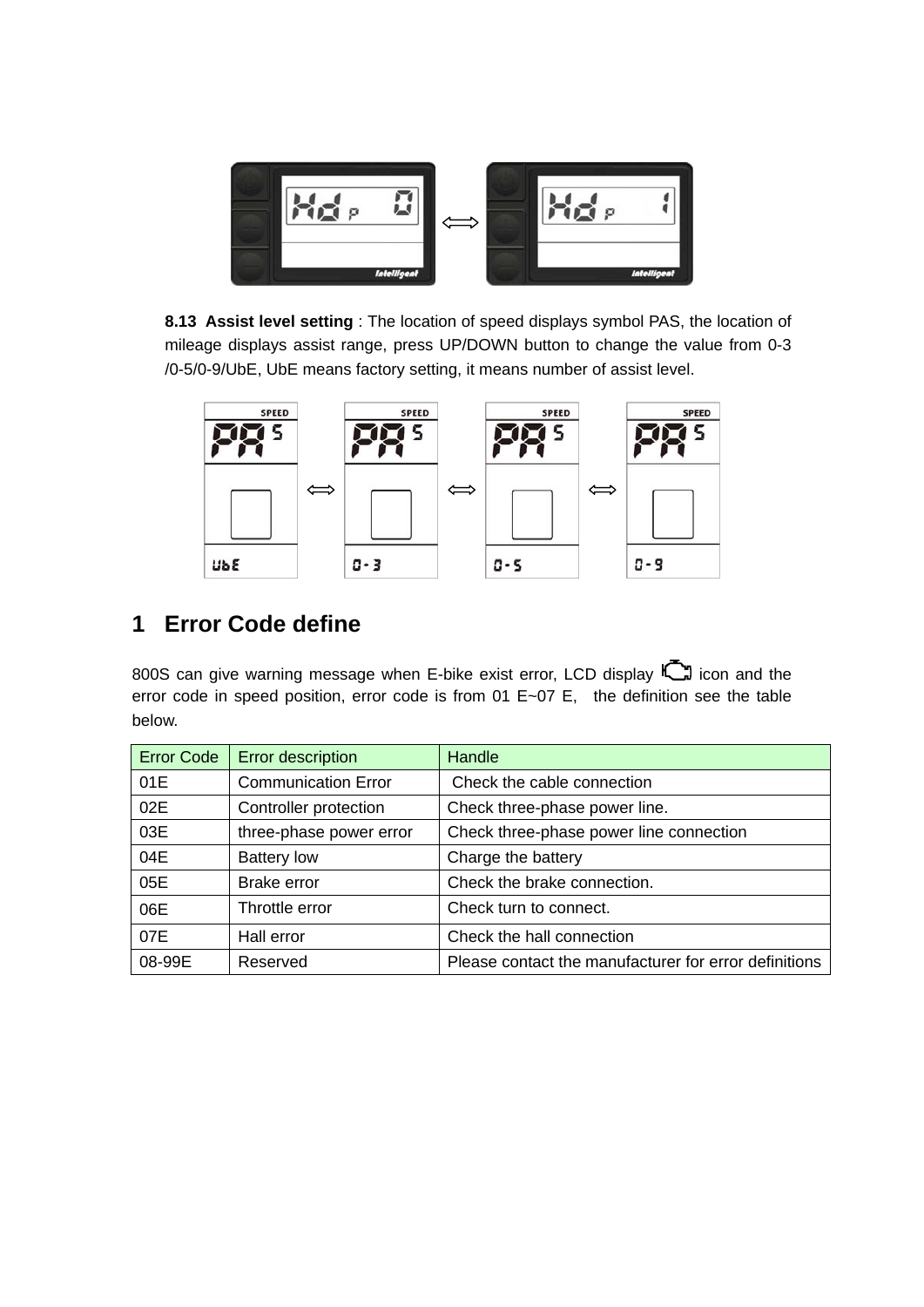

### **2 Assembly instructions**

Please pay attention to the screw's torque value, damaged caused by excessive torque is not within the scope of the warranty.



There are 2 directions for the clamp installation, forward or backward.

Different assembly methods will need different cable length.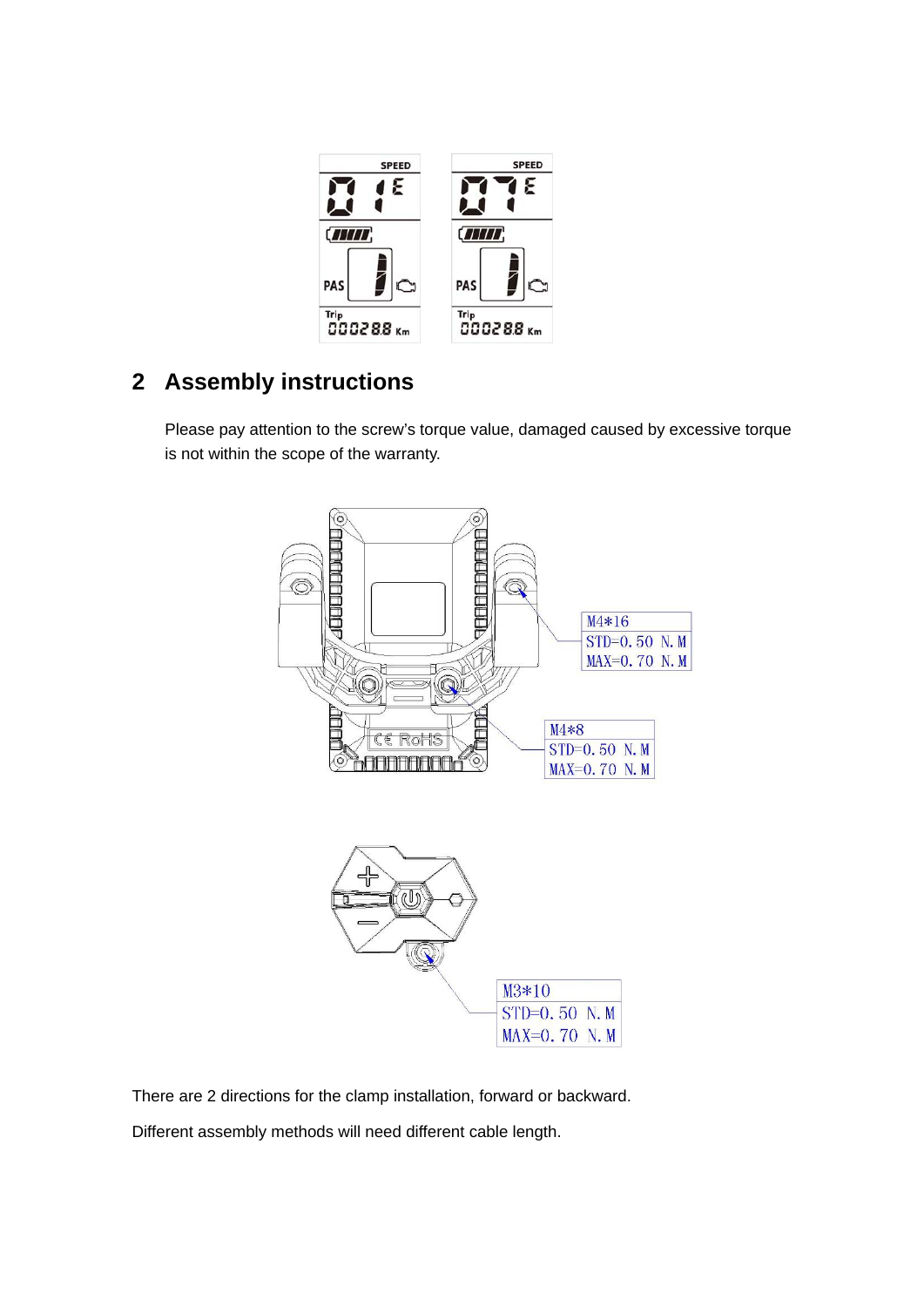

Clamps suit for 3 size of handlebar, 31.8mm, 25.4mm, 22.2mm, there are transfer rings for 25.4mm and 22.2mm, transfer ring must be assembled with the special directions, pay attention to the green arrow below.



### **3 Output wire instructions**



- 1、 Red wire : Anode(24v/36v)
- 2、 Blue wire : Power cord to the controller
- 3、 Black wire : GND
- 4、 Green wire : RxD (controller -> display)
- 5、 Yellow wire : TxD (display -> controller)